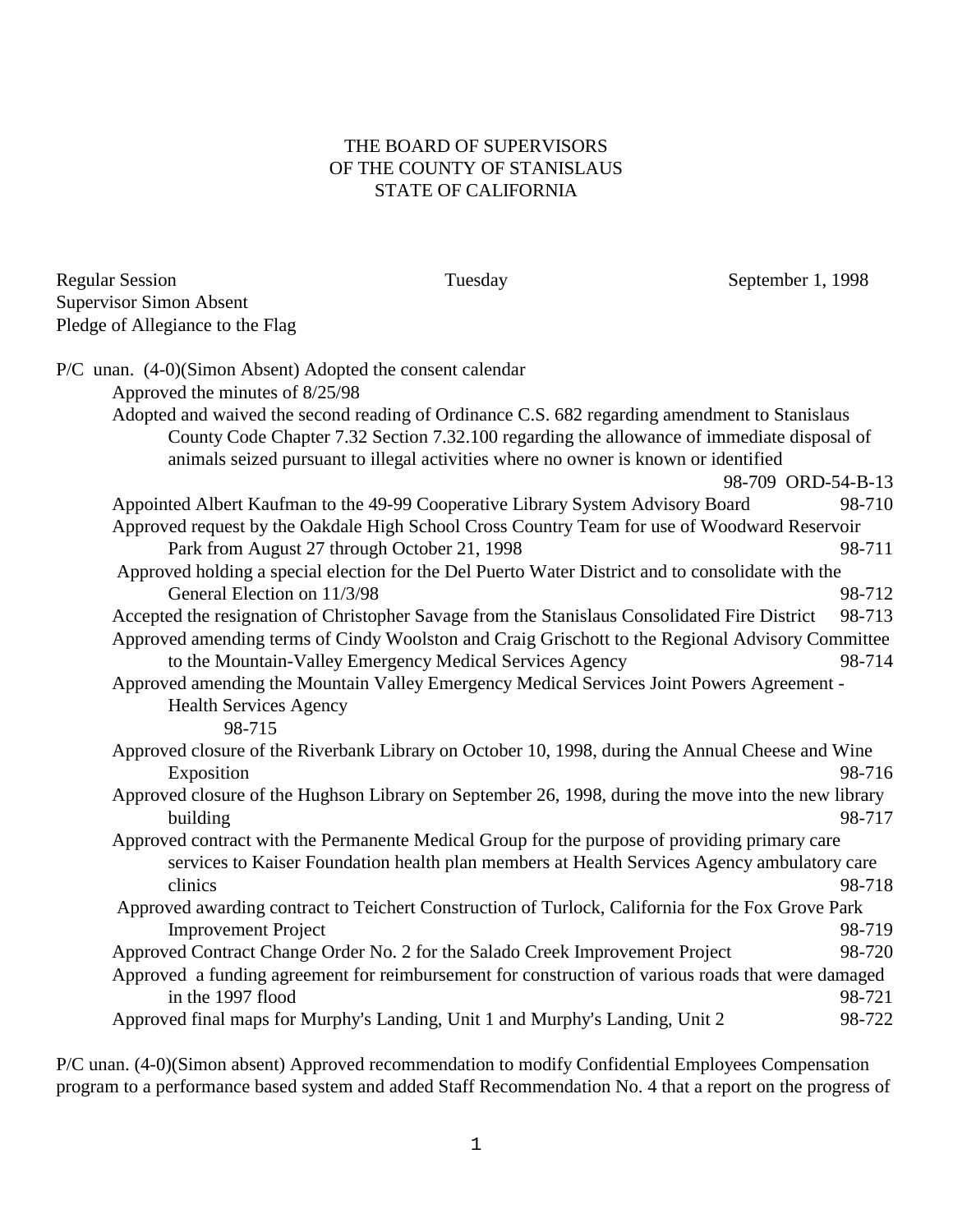the program be brought back to the Board every year. 98-723

 $P/C$  unan.  $(4-0)$ (Simon absent) Denied the appeal of the Planning Commission's approval of Parcel Map Application No. 98-11 for Stueve Brothers and Peck Family enterprises to create two 40-acre agricultural parcels and an 80-acre remainder parcel in the A-2-40 (General Agriculture) zone, located south of Highway 108/120, near Lancaster Road, in the Oakdale area; ordered the filing of a Negative Declaration; find that the action before the Board is consistent with the appropriate zoning; find the project be "De Minimis" for the purpose of fish and game; and, approve Vesting Tentative Map Application No. 98-11 for Stueve Brothers and Peck Family enterprises subject to the conditions of approval 98-727

Recessed at 10:40 a.m.

Reconvened at 10:50 a.m.

 $P/C$  unan.  $(4-0)$ (Simon absent) Continued the appeal of the Planning Commission's approval of Use Permit Application No. 97-29 for Modesto Teen Baseball to establish four youth baseball fields with a concession stand, parking area restrooms, and practice area in the A-2-10 (General Agriculture) zoning district, located at the southeast corner of Plainview Road and Litt Road, Modesto area, to September 15, 1998, at 7:25 p.m. to allow both parties to meet with County Counsel and develop language regarding agricultural practices which the parties find acceptable 98-728

Removed information item B-6 from the agenda regarding an update on the transfer of the Crows Landing Air Facility and other economic development activities

M/P (4-0)(Simon absent) Approved awarding contracts for Community-Based Services - Community Services Agency 98-724

P/C (4-0)(Simon absent) Approved response to the 1997-98 Civil Grand Jury Report and amended the item to include the additional statement acknowledging that the drafting of the Nuisance Ordinance took too long in the Board's opinion. 98-725

Supervisor Pat Paul left at 12:00 p.m.

M/C (3-0)(Simon and Paul absent) Approved the agreement between the City of Modesto and Stanislaus County for Stanislaus County/Max Employee Ride program 98-726

Referred to the Department of Employment and Training a letter from Pak'nSave Foods regarding the closing of three of their local stores

Referred to the CEO a copy of a news release from the State Board of Equalization regarding the 1997 Third Quarter Taxable Sales Booklet

Referred to County Counsel a letter from the California Farm Bureau Federation, Office of the General Counsel, regarding their intent to file a lawsuit challenging certain approvals made by the County with respect to the